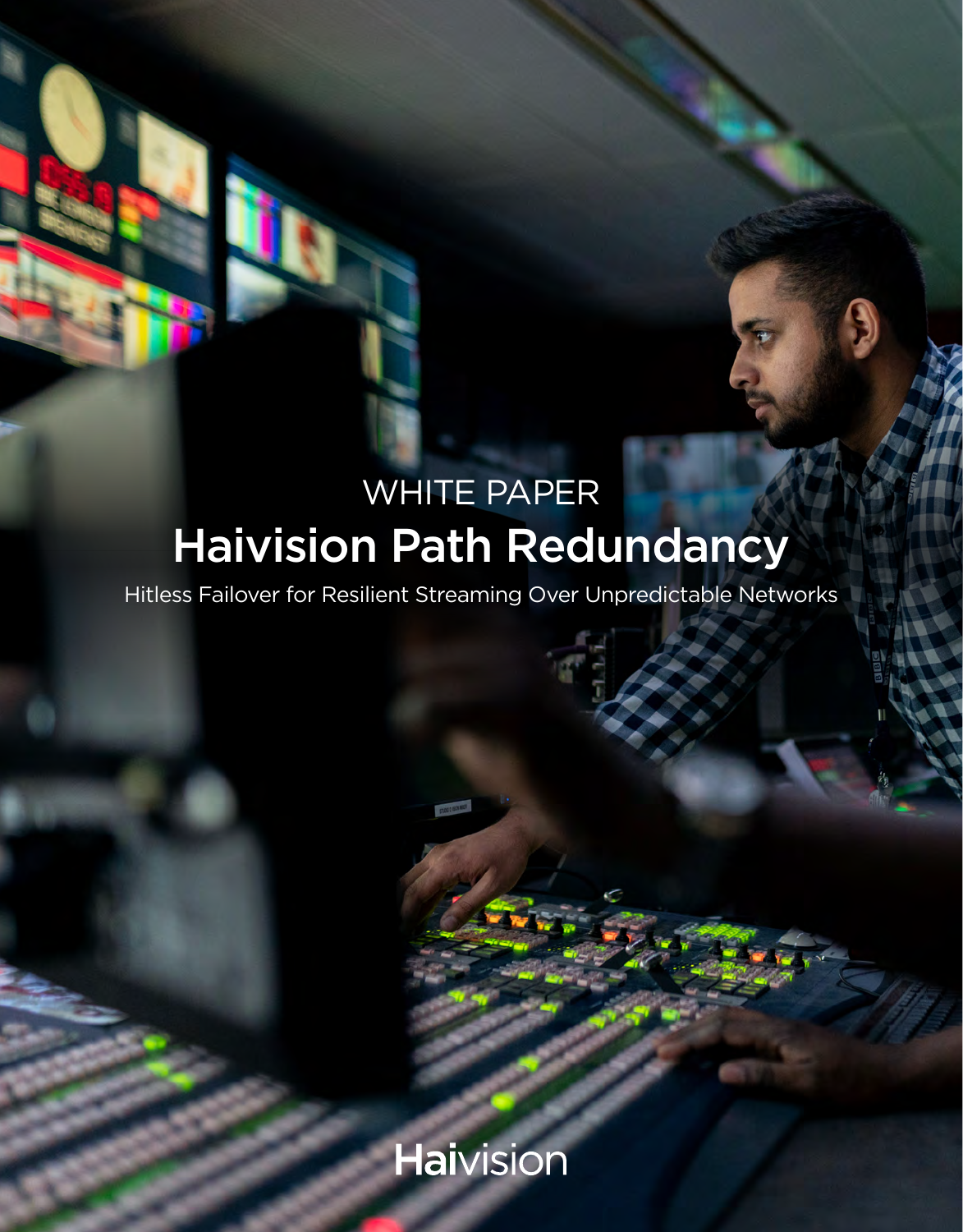



# Haivision Path Redundancy

Hitless Failover for Resilient Streaming Over Unpredictable Networks

## INTRODUCING PATH REDUNDANCY

#### What is Path Redundancy?

Path Redundancy is a type of hitless protection switching technology that relies on more than one IP network path to prevent disruption to live video streams in the event of network congestion or outages by maintaining continuity of service.

Path Redundancy is a new feature from Haivision which is being rolled out across several of its video solutions to provide a mechanism for increasing the reliability and quality of live video streams over IP networks.

For broadcasters, Path Redundancy increases the reliability of their contribution, distribution, and edge to cloud workflows, allowing them to leverage multiple network paths to ensure that live event content is successfully transported even in the event of network interruption. Path Redundancy enables continual routing of live video streams even if one IP network path fails or experiences temporary issues such as packet delivery delays and sudden bandwidth constraints, ensuring high-quality feeds for must-not-fail event coverage.

Similar to SMPTE-2022-7 over managed networks, Path Redundancy adds seamless packet switching to Haivision solutions, and when combined with the already reliable nature of the Secure Reliable Transport (SRT) protocol, makes live video transport over the internet an extremely reliable and cost-effective option compared to using satellite or managed fiber.

## THE KEY BENEFITS OF PATH REDUNDANCY



#### Uninterrupted Live Video Streaming

If one network disconnects or loses packets, then the second one can deliver in time, so you never miss a moment of high-quality live video.



Low Latency and Jitter Prevention

Path redundancy ensures low latency and prevents jitter by automatically selecting the first packet to arrive over either network link.



#### Enhanced Reliability

Path redundancy adds another layer of low latency video streaming reliability on top of SRT's packet loss recovery for unpredictable networks.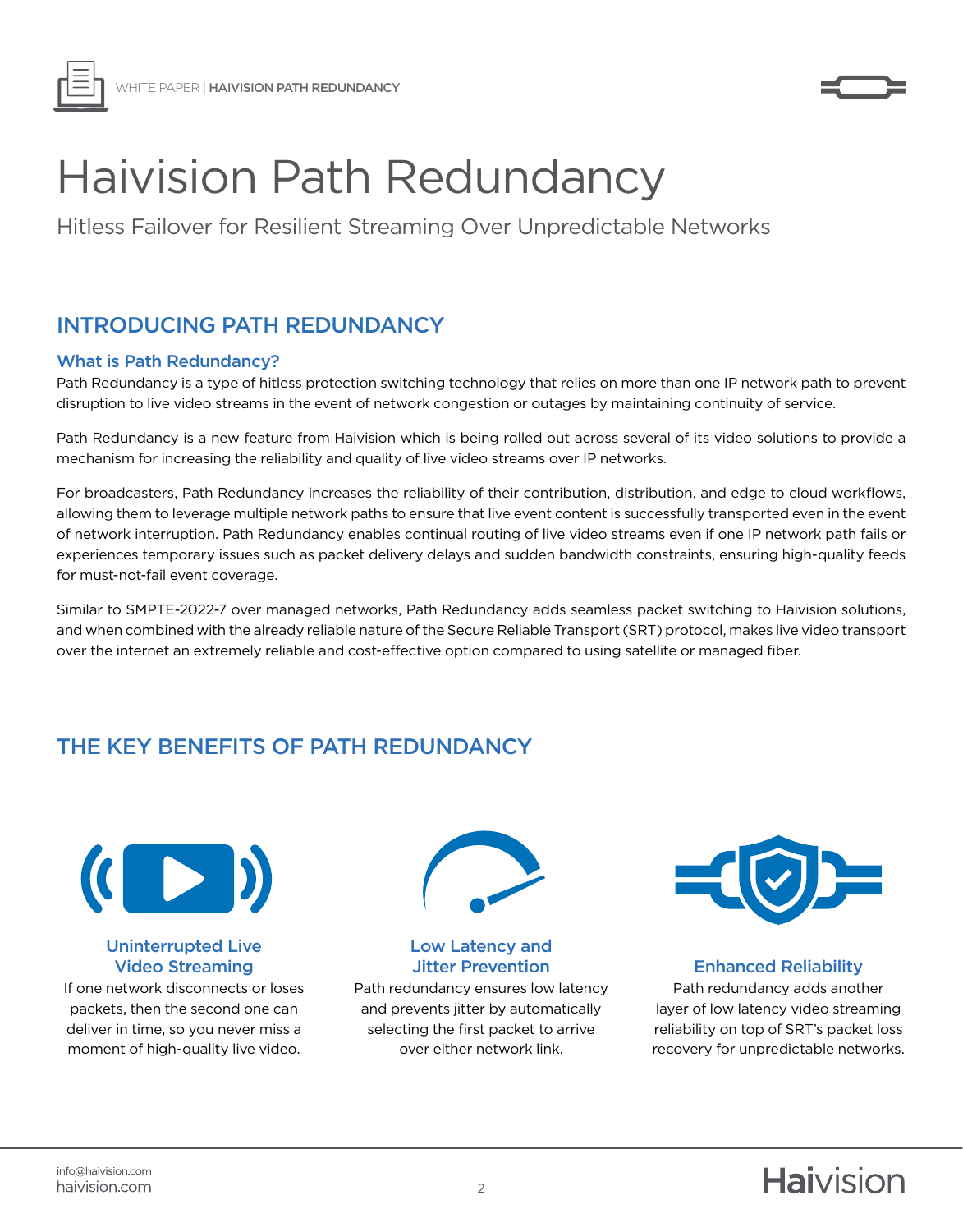



## ESSENTIAL FOR MISSION CRITICAL APPLICATIONS

Path Redundancy adds IP network path resiliency to a variety of video streaming applications. For broadcasters this can include uninterrupted live video contribution over the internet, using two or more ISPs or even mobile networks, from a venue to a live production facility. Path Redundancy can also be used to ensure Service Level Agreements with broadcast affiliates who rely on IP networks instead of dedicated fiber or satellite are met. For cloud-based workflows, redundant network paths can be used for ingress and egress to edge devices, including video encoders, gateways and decoders.

Other applications including ISR and mission critical defense applications, can leverage more than one datalink for streaming. Corporations and government entities can also make use of Path Redundancy for their must-not-fail live events such as keynotes and conferences.

#### HOW DOES HAIVISION PATH REDUNDANCY WORK?

Path Redundancy can route live SRT streams over two or more network paths in real-time. Each network path can use its own combination of IP address and port number, or IP socket. Ideally each network path should be sent over separate NICs (network interface cards). Haivision SRT Gateway appliances include 2 ethernet NICs, while the Makito X4 video encoder provides a second NIC via an SFP adaptor. Using separate NICs enables an SRT stream to be routed over separate IP networks, typically two different ISPs.

Haivision Path Redundancy provides a high level of live stream reliability required for broadcasting live events such as news and sports.

With Path Redundancy, two identical SRT streams are simultaneously sent over two or more network sockets via separate network interface cards (NIC) for network provider redundancy. The two active paths take different routes but are sent to the same receiver. The receiver (SRT listener) accepts the first packet to arrive, over either network.

The simple broadcast use case below illustrates how path redundancy can be used when sending content remotely from a live event to a broadcast facility. In this example, the Makito X4 video encoder is sending two identical streams (SRT 1 and 2) at the same time from the event to an SRT Gateway at the broadcast facility using two different network providers.



*Figure 1 Example live broadcast contribution workflow with Path Redundancy*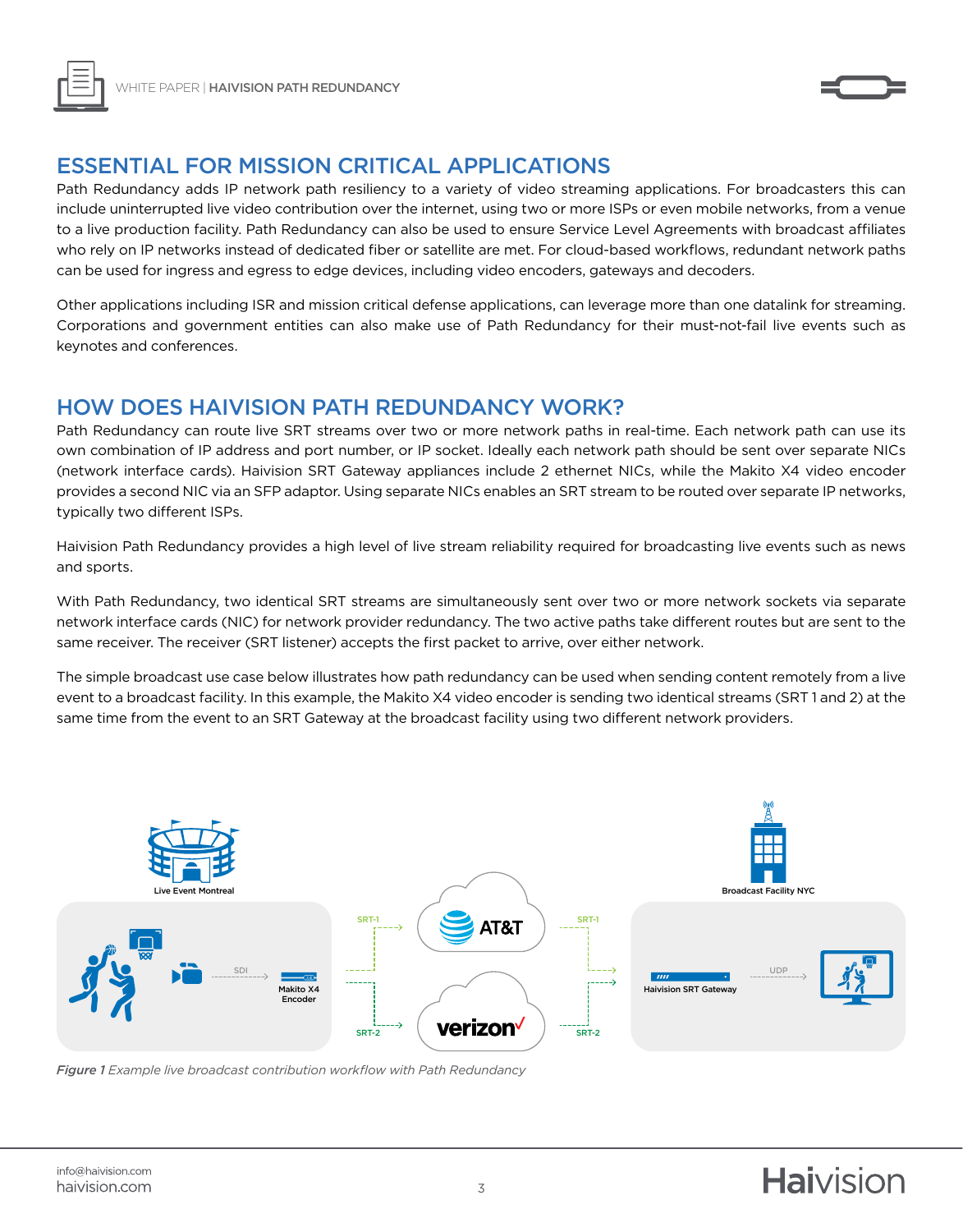

Each stream has its own network characteristics such as packet loss and round-trip time and the receiver, which in this case is the SRT Gateway, receives both streams simultaneously. The receiver decides on a packet-by-packet basis which one to use for output stream, based on the first to arrive, enabling very robust, hitless redundancy. This means if either of the networks fail at any point in time, the stream traffic is hitless, with no glitches.



*Figure 2 Path Redundancy*

## HOW TO CONFIGURE PATH REDUNDANCY

In this screenshot of the Haivision SRT Gateway User Interface (UI) route you can see that the destination stream is using redundant paths. You can see the two defined paths with separate IP addresses and ports being used.

| <b>Route Name</b> |                          | 1 Route / 1 Active Output |                            | <b>Status</b>                       | Uptime     |               |
|-------------------|--------------------------|---------------------------|----------------------------|-------------------------------------|------------|---------------|
| $\checkmark$      | <b>Live Contribution</b> |                           | Makito X4 (T destination). | ∞                                   | <b>28s</b> | Ė             |
| <b>NODE</b>       | <b>NAME</b>              | <b>PROTOCOL</b>           | TYPE                       | <b>ADDRESS</b>                      |            | <b>STATUS</b> |
| Source            | Makito X4                | <b>SRT</b>                | Listener                   | 0.0.0.0:9000                        |            | $\odot$       |
| Destination       | <b>Live Production</b>   | <b>SRT</b>                | Caller                     | 192.168.2.4:5000 10.129.10.158:5001 |            | ⊚             |

*Figure 3 SRT Gateway Route* 

Configuring Path Redundancy is similar to setting up a regular SRT stream; you choose the caller and listener and then select the Path Redundancy mode. You can then define your path by choosing a network interface and specify the destination IP address and a port number before starting your SRT connection.